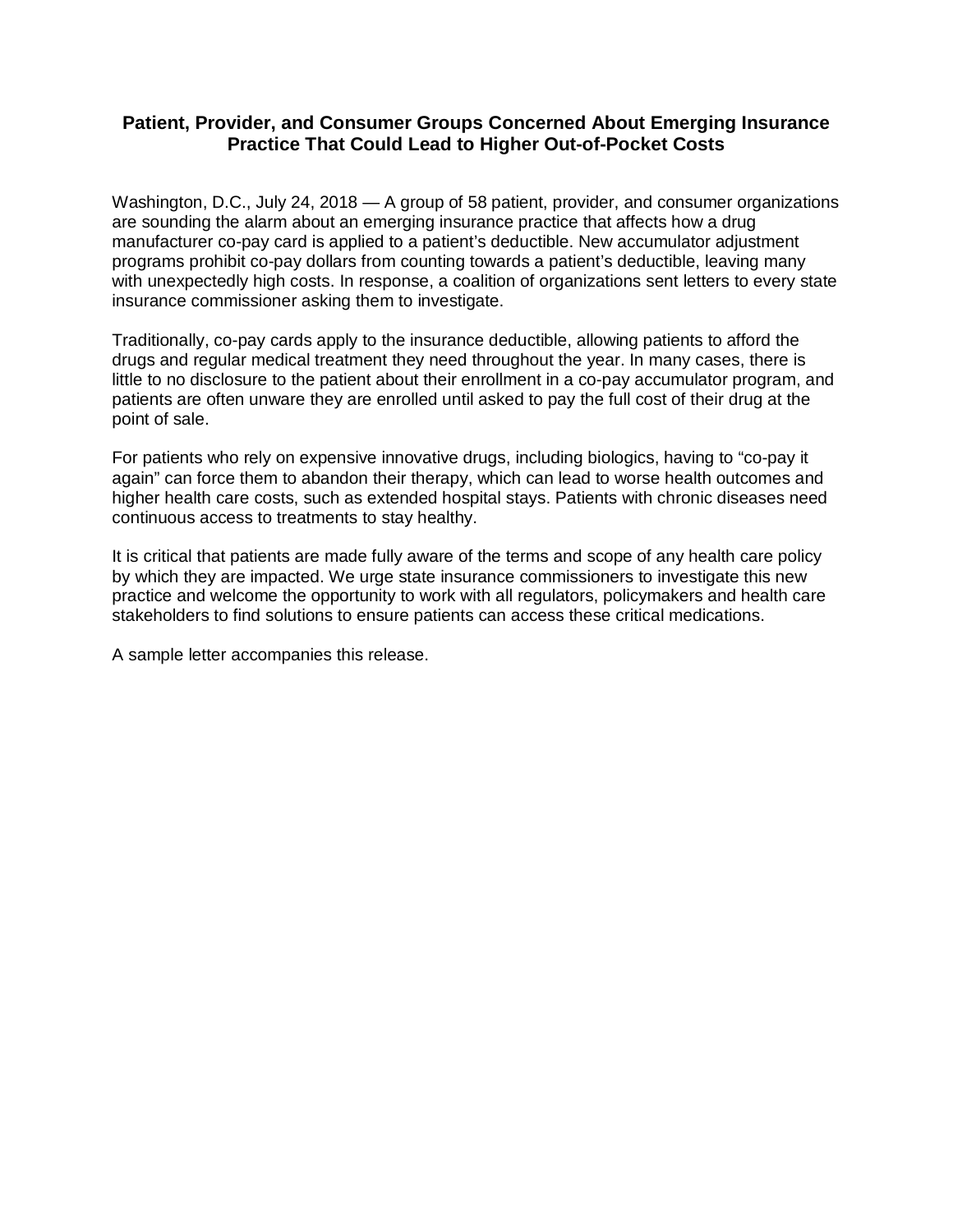## July 2018

## **RE: Copayment Accumulator Programs**

## Dear Commissioner:

On behalf of the undersigned patient, provider, and consumer organizations, we write to request that you initiate an investigation of an emerging practice being implemented by various health insurance plans, pharmacy benefit managers, and employers that prevents any copayment assistance that may be available for high cost specialty drugs from counting towards a member's deductible or maximum out of pocket expenses. Each health plan calls it something slightly different, but it is generally known as a copay accumulator adjustment program, and it is a significant concern for the communities we represent.

Many patients with chronic and rare diseases are vulnerable and depend on copayment assistance programs for their specialty medications. This new practice of copay accumulator adjustment, coupled with the rise of high deductible health plans (which are plans with deductibles of at least \$1,350 for an individual), and coinsurance, makes it difficult, if not impossible, for patients to adhere to their treatment plan.

Additionally, it is concerning that many of these plan changes have been implemented with little to no notification to the member. For those patients that do receive notification, the language can be difficult to understand, even for the most seasoned of healthcare experts. Further, some notifications mislead patients into believing that they will be protected. Patients, therefore, may not truly understand what is happening until they arrive at the pharmacy to pick up their prescription and find out that they must pay for the full cost of the drug as the copay assistance they received did not count towards their deductible. As a result, many patients could be forced to walk away without their medication. Indeed, our groups are beginning to collect patient stories in which patients indicate they did not receive a notification, or if they did, it was either not in language or a manner that was clear.

One of the challenges facing people with HIV, rheumatoid arthritis, cancer, hemophilia, multiple sclerosis, and other complex diseases is how frequently the vast majority of medications used to treat these diseases are placed on the highest cost-sharing tier. In many cases, there are only a few therapies available to treat patients with a chronic or rare condition, and it is incredibly unlikely that those few therapies have a therapeutically equivalent alternative. In the absence of copayment assistance, these individuals are often unable to afford their treatment. Biologics and other specialty therapies are often the only option for effectively treating these diseases, making affordability and access to these therapies critical.

We are deeply concerned about the issues mentioned above and the risks they pose to many patients with chronic and rare diseases. Together, as one voice, we again urge you to undertake an investigation into these practices in order to ensure patients can afford their medications.

Sincerely,

Alliance for Patient Access Alpha-1 Foundation American College of Rheumatology American Kidney Fund Arizona United Rheumatology Alliance Arkansas Rheumatology Association